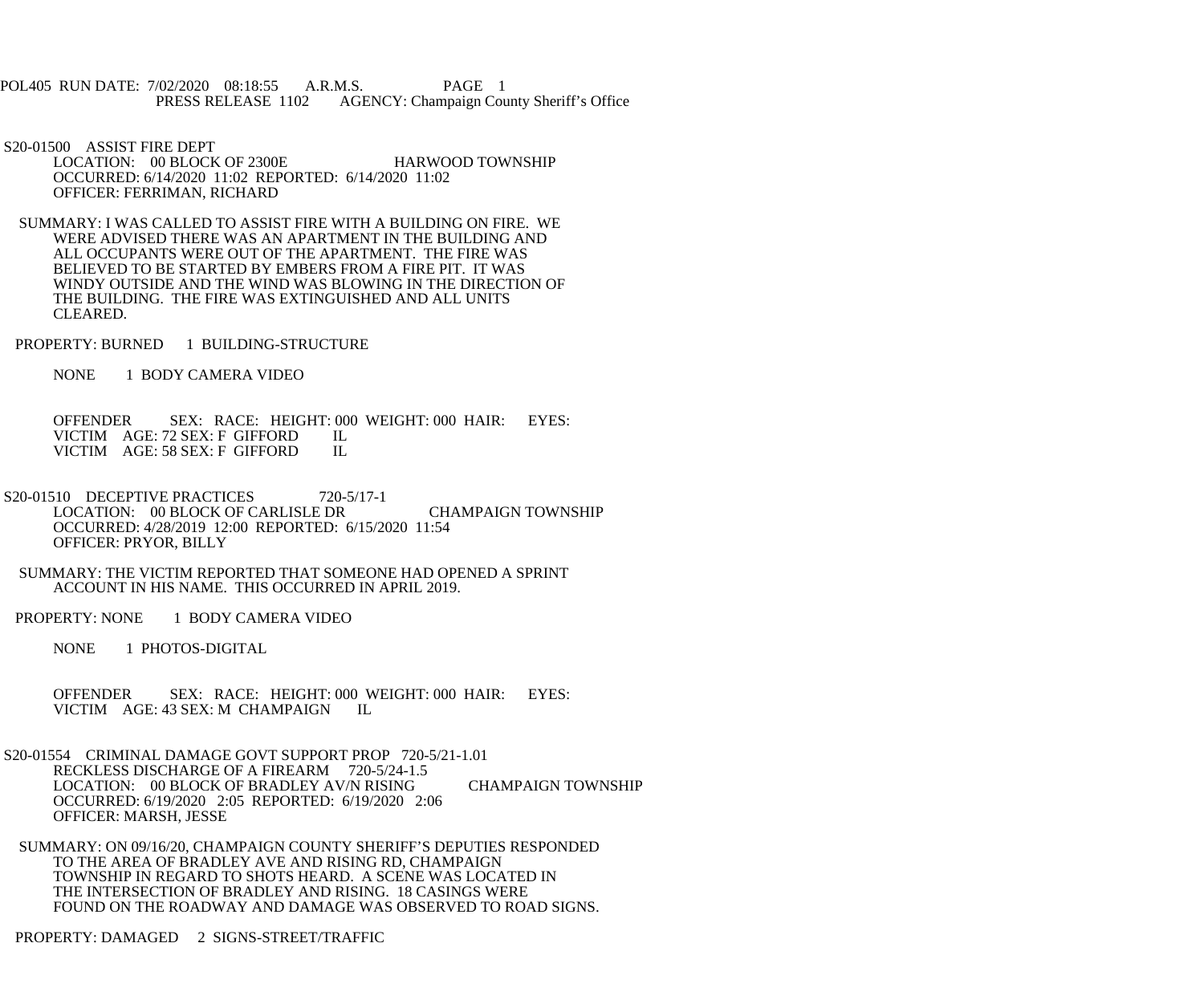POL405 RUN DATE: 7/02/2020 08:18:55 A.R.M.S. PAGE 2<br>PRESS RELEASE 1102 AGENCY: Champaign Cou PRESS RELEASE 1102 AGENCY: Champaign County Sheriff's Office<br>NONE 9 SHELL CASINGS 9 SHELL CASINGS

DAMAGED 1 SIGNS-STREET/TRAFFIC

NONE BODY CAMERA VIDEO

- NONE BODY CAMERA VIDEO
- NONE 40 PHOTOS-DIGITAL
- DAMAGED 3 SIGNS-STREET/TRAFFIC
- NONE BODY CAMERA VIDEO

PEOPLE: VICTIM SOCIETY<br>OFFENDER SEX: R SEX: RACE: HEIGHT: 000 WEIGHT: 000 HAIR: EYES:

S20-01562 CRIMINAL DAMAGE TO PROPERTY 720-5/21-1<br>LOCATION: 00 BLOCK OF BRADY LN URBANA TOWNSHIP LOCATION: 00 BLOCK OF BRADY LN OCCURRED: 6/18/2020 18:00 REPORTED: 6/19/2020 15:15 OFFICER: PRYOR, BILLY

 SUMMARY: THE REPORTING PERSON ADVISED HE HEARD A CRASH COMING FROM THE RESIDENCE DURING THE EVENING HOURS ON 6/18/20. HE ADVISED THAT HE WALKED BEHIND THE HOUSE WHEN HE OBSERVED A BROKEN WINDOW AND A LADDER GOING UP TO THE SECOND FLOOR, SO HE CALLED POLICE.

PROPERTY: NONE 1 BODY CAMERA VIDEO

NONE 1 PHOTOS-DIGITAL

DAMAGED 2 DOOR / FRAME

 OFFENDER SEX: RACE: HEIGHT: 000 WEIGHT: 000 HAIR: EYES: VICTIM AGE: 51 SEX: F URBANA IL

 S20-01576 BATTERY-AGGRAVATED 720-5/12-3.05 LOCATION: 00 BLOCK OF DODSON DR URBANA TOWNSHIP OCCURRED: 6/20/2020 22:07 REPORTED: 6/20/2020 22:07 OFFICER: BRIZE, DERON

 SUMMARY: ON SATURDAY (06/20/20) AT APPROXIMATELY 2211 HRS. CHAMPAIGN COUNTY DEPUTY SHERIFFS RESPONDED TO A LOCAL AREA HOSPITAL FOR REPORT OF A STABBING THAT OCCURRED IN THE TOWNSHIP OF URBANA. AFTER AN INVESTIGATION IT WAS INITIALLY REPORTED THAT A STABBING HAD OCCURRED DURING A FIGHT. DURING FOLLOW UP INVESTIGATION THIS VICTIM RECANTED HIS INITIALLY STATEMENT AND ULTIMATELY REPORTED THE INJURIES SUSTAINED WERE CAUSED BY THE PUNCHING OUT OF A WINDOW. ALL INVOLVED PARTIES HAD SINCE RECONCILED.

PROPERTY: NONE BODY CAMERA VIDEO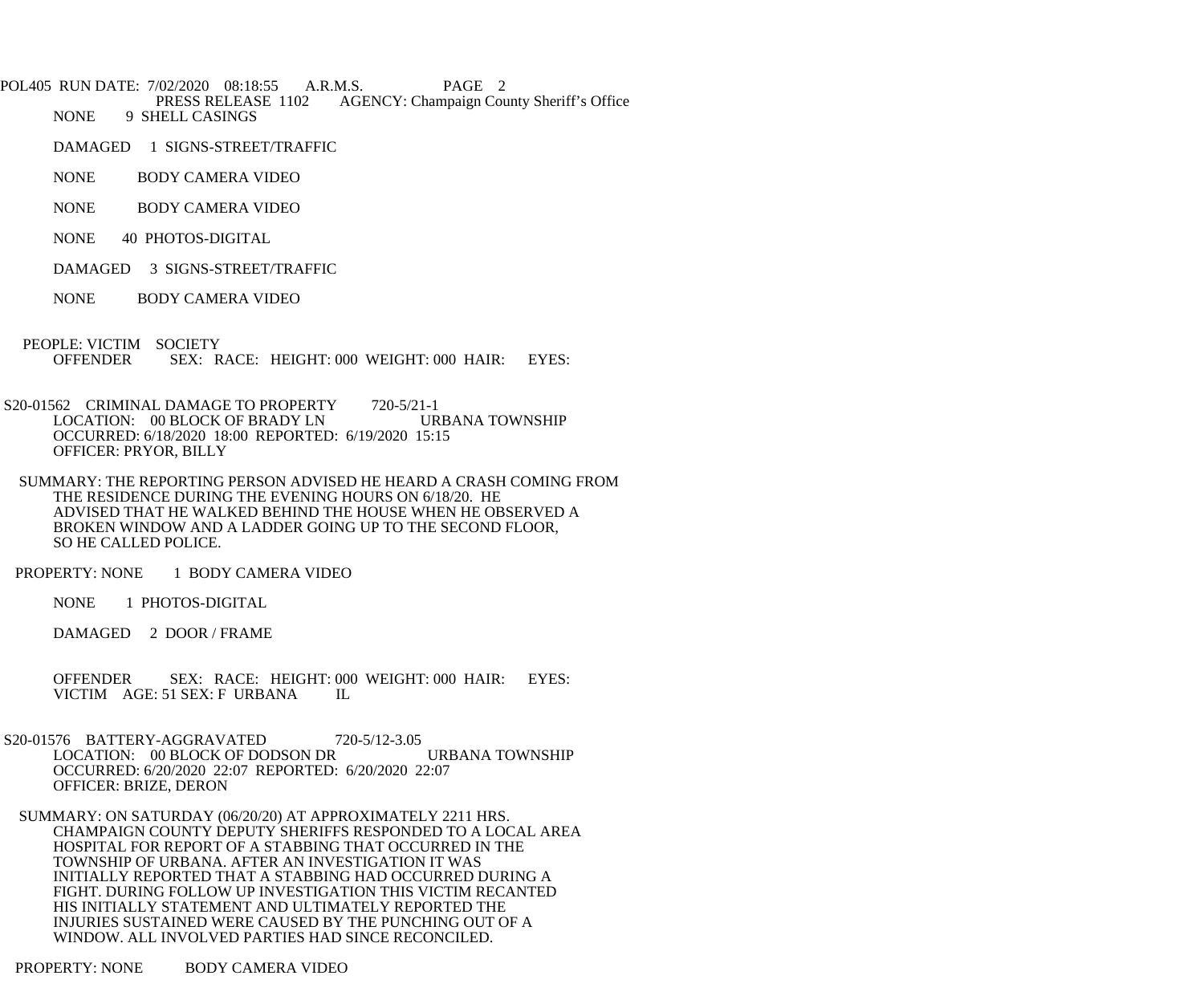POL405 RUN DATE: 7/02/2020 08:18:55 A.R.M.S. PAGE 3<br>PRESS RELEASE 1102 AGENCY: Champaign Cou AGENCY: Champaign County Sheriff's Office

 OFFENDER AGE: 29 SEX: M VICTIM AGE: 36 SEX: M URBANA IL

- S20-01604 DRIVING UNDER THE INFL-ALCOHOL 625-5/11-501(A)2<br>BREATH ALCOHOL OVER LIMIT 625-5/11-501(A)1 BREATH ALCOHOL OVER LIMIT 625-5/<br>SPEEDING (PACED) 625-5/11-601B SPEEDING (PACED) LOCATION: 00 BLOCK OF EB I74E/N LINCOLN AV URBANA OCCURRED: 6/23/2020 4:38 REPORTED: 6/23/2020 4:38 OFFICER: REIFSTECK, CHASE
- SUMMARY: ON TUESDAY (06/23/20) AT APPROXIMATELY 0438 HRS, A CHAMPAIGN COUNTY DEPUTY SHERIFF, WITNESSED A VEHICLE SPEEDING AND MAKING UNSAFE LANE CHANGES. FOLLOWING THE VEHICLE BEING DRIVEN OVER A RAISED MEDIAN, AND FURTHER TRAFFIC VIOLATIONS, A TRAFFIC STOP WAS INITIATED.

PROPERTY: NONE BODY CAMERA VIDEO

PEOPLE: VICTIM SOCIETY

ARRESTS: LUYANDO NELSON AGE: 18 SEX: M 251 APPLETREE DR URBANA IL CHARGE: DRIVING UNDER THE INFL-AL CHARGE: DRIVING UNDER THE INFL-ALCOHOL<br>AT: I74/LINCOLN AVE BY: REIFSTECK, CHA AT: I74/LINCOLN AVE BY: REIFSTECK, CHASE<br>LUYANDO NELSON AGE: 18 SEX: LUYANDO NELSON AGE: 18 SEX: M 251 APPLETREE DR URBANA IL CHARGE: BREATH ALCOHOL OVER LIMIT 625-5/11-501 BREATH ALCOHOL OVER LIMIT AT: I74/LINCOLN AVE BY: REIFSTECK, CHASE<br>LUYANDO NELSON AGE: 18 SEX: LUYANDO NELSON AGE: 18 SEX: M 251 APPLETREE DR URBANA IL<br>CHARGE: SPEEDING (PACED) 625-5/11-601 SPEEDING (PACED) CHARGE: SPEEDING (PACED) 625-5/11-601 SPEEDING (PACED)<br>AT: I74/LINCOLN AVE BY: REIFSTECK. CHASE BY: REIFSTECK, CHASE

 S20-01673 WARRANT-IN STATE LOCATION: 200 BLOCK OF MAIN ST E URBANA TWP OCCURRED: 6/30/2020 16:15 REPORTED: 6/30/2020 16:15 OFFICER: WAKEFIELD, BRAD

 SUMMARY: ON TUESDAY, JUNE 30, 2020, CHAMPAIGN COUNTY SHERIFF'S DEPUTIES WERE DISPATCHED TO THE CHAMPAIGN COUNTY SHERIFF'S OFFICE FOR REPORT OF A PERSON WANTED ON WARRANT. UPON ARRIVAL, THIS INDIVIDUAL WAS PLACED UNDER ARREST AND SUBSEQUENTLY TRANSPORTED TO THE CHAMPAIGN COUNTY CORRECTIONAL CENTER FOR FURTHER PROCESSING. NOTHING FURTHER TO REPORT AT THIS TIME.